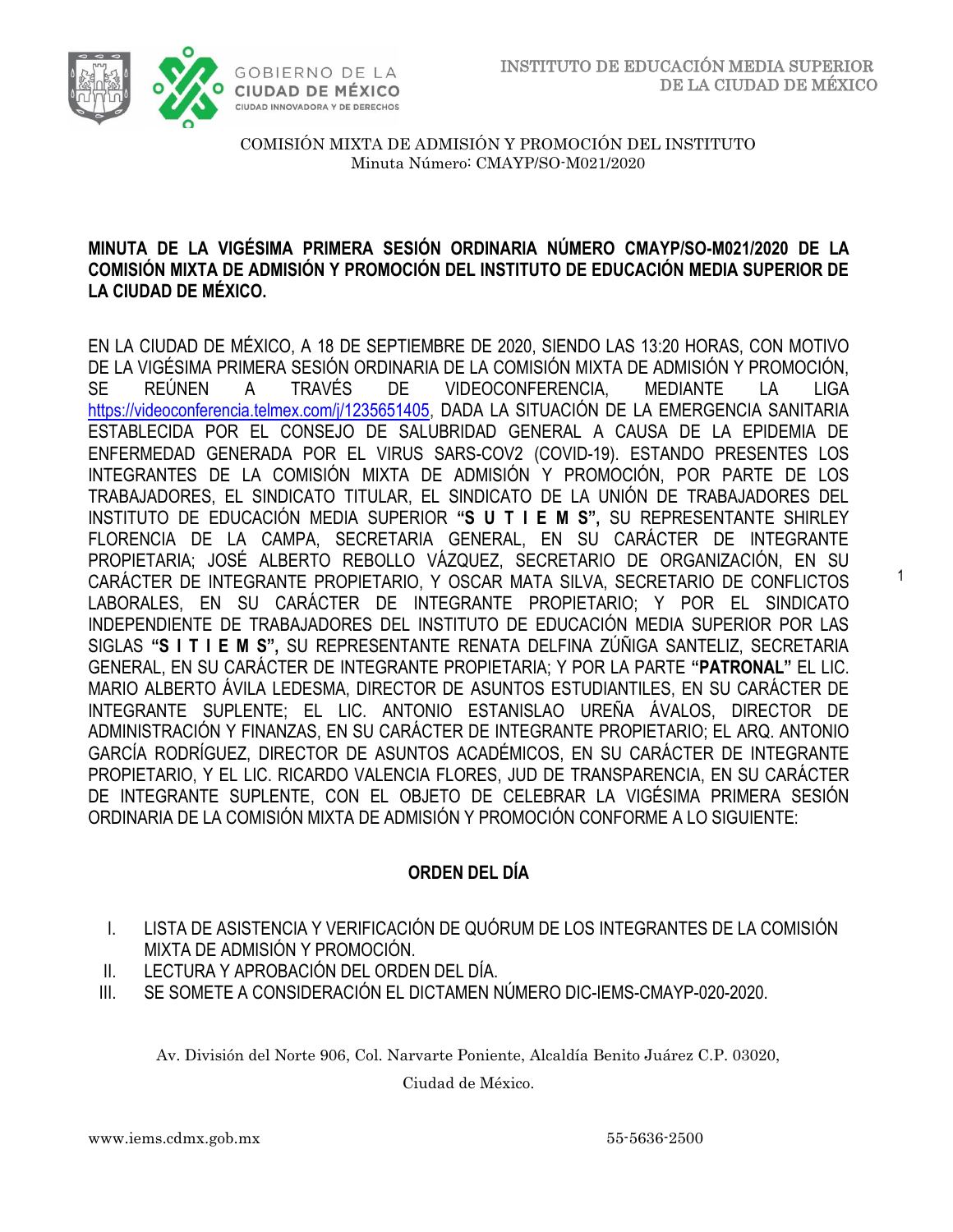

- IV. LA DIRECCIÓN DE ASUNTOS ACADÉMICOS PRESENTA EL ANÁLISIS DE NECESIDADES DOCENTES DE LA ACADEMIA DE HISTORIA EN LOS PLANTELES DE MILPA ALTA, XOCHIMILCO Y ÁLVARO OBREGÓN II Y DE LA ACADEMIA DE MÚSICA EN LOS PLANTELES DE IZTAPALAPA III, Y ÁLVARO OBREGÓN II, ACORDADO EN LA MINUTA NÚMERO CMAYP/SO-M020/2020 DEL PASADO 10 DE SEPTIEMBRE DE 2020.
- V. SE RETOMA EL TEMA DE LAS 5 PLAZAS ESTABLECIDO EN EL PUNTO 1 DE LOS ACUERDOS GENERALES DE LA MINUTA NÚMERO CMAYP/SO-M020/2020 DEL PASADO 10 DE SEPTIEMBRE DE 2020.
- VI. SE PROPONE FECHA PARA LA CELEBRACIÓN DE LA VIGÉSIMA SEGUNDA SESIÓN ORDINARIA DE LA COMISIÓN MIXTA DE ADMISIÓN Y PROMOCIÓN.

## **M I N U T A**

**PRIMERO.-** DE ACUERDO CON LA LISTA DE ASISTENCIA DE LOS INTEGRANTES DE LA COMISIÓN, EXISTE QUÓRUM LEGAL VÁLIDO PARA LLEVAR A CABO LA VIGÉSIMA PRIMERA SESIÓN ORDINARIA DE LA COMISIÓN MIXTA DE ADMISIÓN Y PROMOCIÓN.

**SEGUNDO.-** PREVIA LECTURA SE APRUEBA EL ORDEN DEL DÍA PROPUESTO POR LOS INTEGRANTES.

**TERCERO.-** LOS INTEGRANTES DE LA COMISIÓN MIXTA DE ADMISIÓN Y PROMOCIÓN APRUEBAN EN TODAS Y CADA UNA DE SUS PARTES EL DICTAMEN **DIC-IEMS-CMAYP-020-2020**, PARA TODOS LOS EFECTOS ADMINISTRATIVOS CORRESPONDIENTES.

**CUARTO.-** SE ACUERDA FECHA PARA CONTINUAR CON EL TEMA DE LAS 5 PLAZA, PARA LA SIGUIENTE SESIÓN ORDINARIA DE FECHA 24 DE SEPTIEMBRE DE 2020.

**QUINTO.-** SE ACUERDA FECHA PARA LA CELEBRACIÓN DE LA VIGÉSIMA SEGUNDA SESIÓN ORDINARIA DE LA COMISIÓN MIXTA DE ADMISIÓN Y PROMOCIÓN EL DÍA 24 DE SEPTIEMBRE DE 2020, A LAS 11:00 HRS. SE ENVIARÁ MEDIANTE CORREO ELECTRÓNICO LA LIGA DE LA VIDEOCONFERENCIA A LOS INTEGRANTES, PREVIO A LA SESIÓN RESPECTIVA.

Av. División del Norte 906, Col. Narvarte Poniente, Alcaldía Benito Juárez C.P. 03020,

Ciudad de México.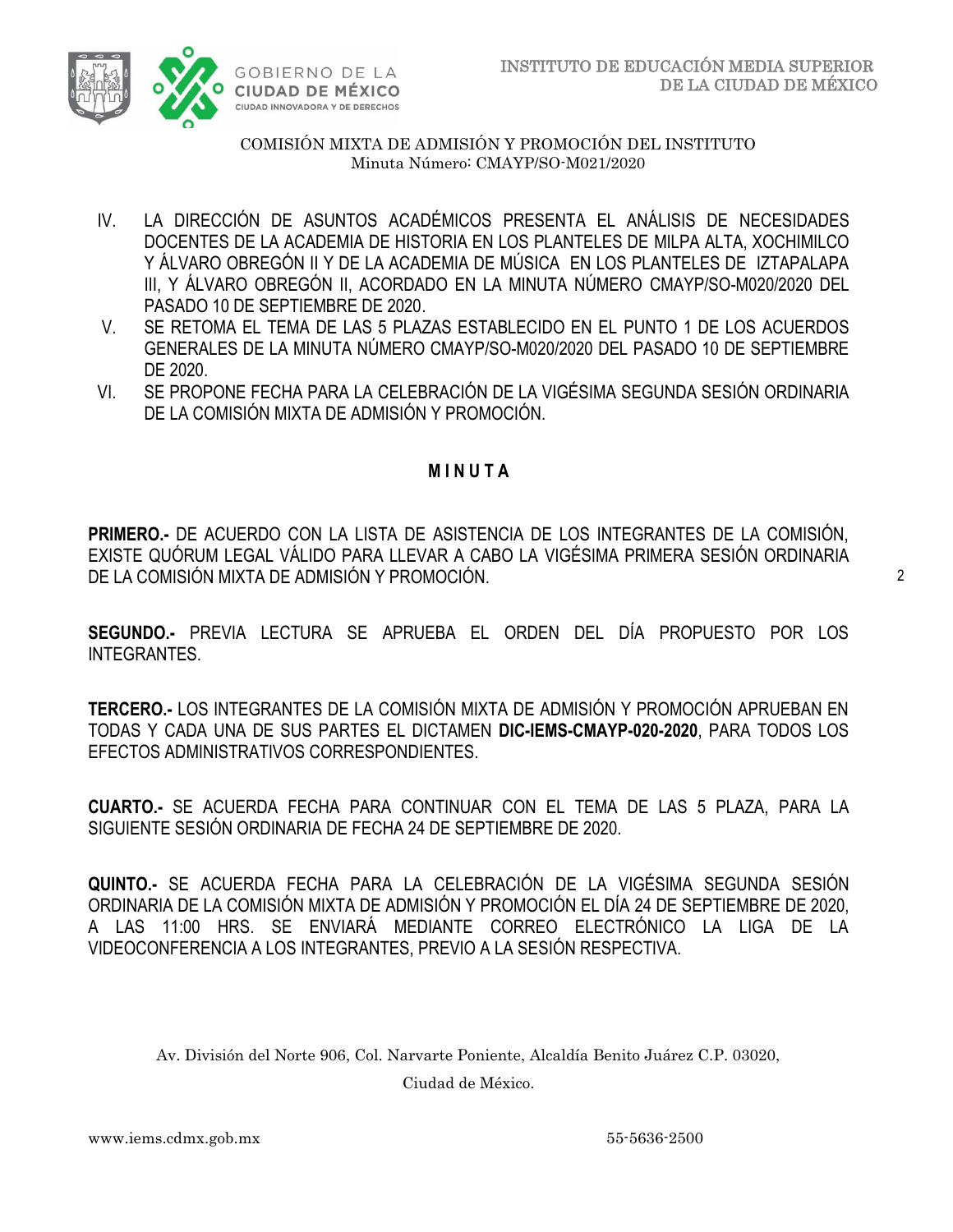

**SEXTO.-** LA DIRECCIÓN DE ADMINISTRACIÓN Y FINANZAS Y LA DIRECCIÓN DE ASUNTOS ACADÉMICOS, EN EL ÁMBITO DE SUS RESPECTIVAS COMPETENCIAS REALIZARÁN LOS ACTOS Y ACCIONES CONDUCENTES A EFECTO DE DAR SEGUIMIENTO EN SUS TÉRMINOS AL DICTAMEN DIC-IEMS-CMAYP-020-2020, ASÍ COMO PARA TODOS LOS EFECTOS ADMINISTRATIVOS CORRESPONDIENTES.

**SÉPTIMO.-** LOS ACUERDOS TOMADOS EN LA PRESENTE SESIÓN, SON VÁLIDOS Y SURTIRÁN SUS EFECTOS LEGALES Y JURÍDICOS EN TÉRMINOS DE LO DISPUESTO POR EL ARTÍCULO TERCERO, PÁRRAFOS SÉPTIMO Y OCTAVO DEL "ACUERDO POR EL QUE SE AUTORIZA EL USO DE MEDIOS REMOTOS TECNOLÓGICOS DE COMUNICACIÓN COMO MEDIOS OFICIALES PARA CONTINUAR CON LAS FUNCIONES ESENCIALES Y SE ESTABLECEN MEDIDAS PARA LA CELEBRACIÓN DE LAS SESIONES DE LOS ÓRGANOS COLEGIADOS EN LAS DEPENDENCIAS, ÓRGANOS DESCONCENTRADOS, ENTIDADES DE LA ADMINISTRACIÓN PÚBLICA Y ALCALDÍAS DE LA CIUDAD DE MÉXICO, CON MOTIVO DE LA EMERGENCIA SANITARIA POR CAUSAS DE FUERZA MAYOR DEL CONSEJO DE SALUD DE LA CIUDAD DE MÉXICO", PUBLICADO EN LA GACETA OFICIAL DE LA CIUDAD DE MÉXICO EL 06 DE ABRIL DE 2020".

**OCTAVO.-** AGOTADOS EN SU TOTALIDAD LOS ASUNTOS DEL ORDEN DEL DÍA, LOS INTEGRANTES DE LA COMISIÓN EXPRESARON SU CONSENTIMIENTO SIN MEDIAR ALGÚN VICIO DE LA VOLUNTAD, RESPECTO DE LA MINUTA EMITIDA, LA QUE SURTIRÁ SUS EFECTOS LEGALES A PARTIR DE SU PUBLICACIÓN EN LA PÁGINA OFICIAL DEL INSTITUTO DE CONFORMIDAD CON EL NUMERAL SÉPTIMO DE LA PRESENTE MINUTA, Y LAS FIRMAS AUTÓGRAFAS DE LOS QUE EN ELLA INTERVINIERON SE ASENTARAN UNA VEZ TERMINADA LA EMERGENCIA SANITARIA.

### **ASUNTOS GENERALES**

• SE SOLICITA EL NÚMERO DE LAS 5 PLAZAS ADMINISTRATIVAS FALTANTES DE GAM III CORRESPONDIENTES A LA CONVOCATORIA CON-N-CMAYP-008-2019, DEL 2 DE SEPTIEMBRE DE 2019.

----------------------------------------------------------------------------------------------------------------------------------------------------- -----------------------------------------------------------------------------------------------------------------------------------------------------

ESTE DOCUMENTO SE CONCLUYE SIENDO LAS 15:30 HORAS DEL 18 DE SEPTIEMBRE DE 2020----------- ---------------------------------------------------------------------------------------------------------------------------------------------------

Av. División del Norte 906, Col. Narvarte Poniente, Alcaldía Benito Juárez C.P. 03020, Ciudad de México.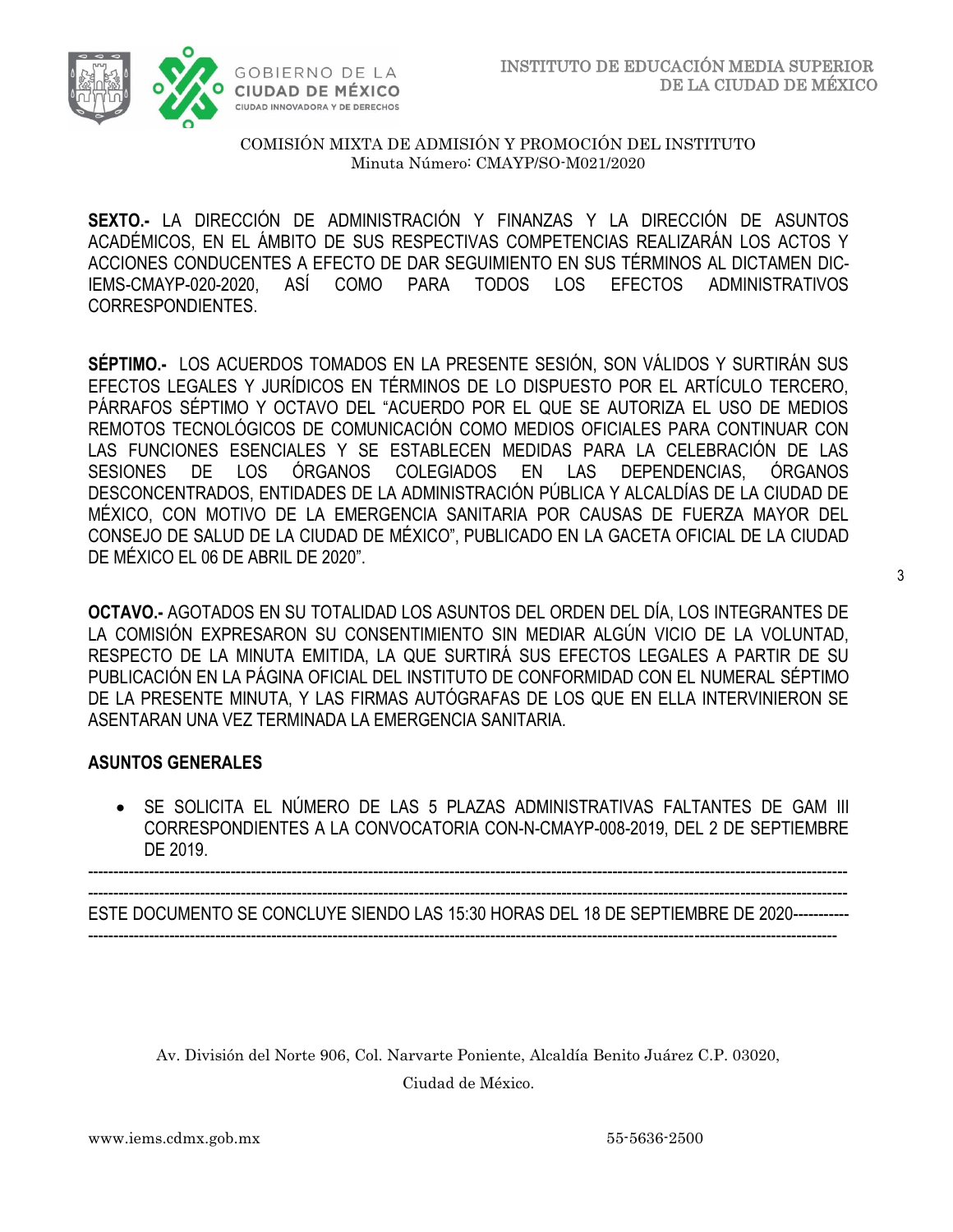

**FIRMAN LAS PARTES**

## **POR PARTE DE LOS TRABAJADORES DEL IEMS**

#### **SHIRLEY FLORENCIA DE LA CAMPA RENATA DELFINA ZUÑIGA SANTELIZ**

INTEGRANTE PROPIETARIA SECRETARIA GENERAL DEL SINDICATO DE LA UNIÓN DE TRABAJADORES DEL INSTITUTO DE EDUCACIÓN MEDIA **SUPERIOR** (SUTIEMS)

INTEGRANTE PROPIETARIA SECRETARIA GENERAL DEL SINDICATO INDEPENDIENTE DE TRABAJADORES DEL INSTITUTO DE EDUCACIÓN MEDIA SUPERIOR (SITIEMS)

## **JOSÉ ALBERTO REBOLLO VÁZQUEZ CONSEGAR MATA SILVA**

INTEGRANTE PROPIETARIO SECRETARIO DE ORGANIZACIÓN DEL SINDICATO DE LA UNIÓN DE TRABAJADORES DEL INSTITUTO DE EDUCACIÓN MEDIA SUPERIOR (SUTIEMS)

INTEGRANTE PROPIETARIO SECRETARIO DE CONFLICTOS LABORALES DEL SINDICATO DE LA UNIÓN DE TRABAJADORES DEL INSTITUTO DE EDUCACIÓN MEDIA SUPERIOR (SUTIEMS)

Av. División del Norte 906, Col. Narvarte Poniente, Alcaldía Benito Juárez C.P. 03020, Ciudad de México.